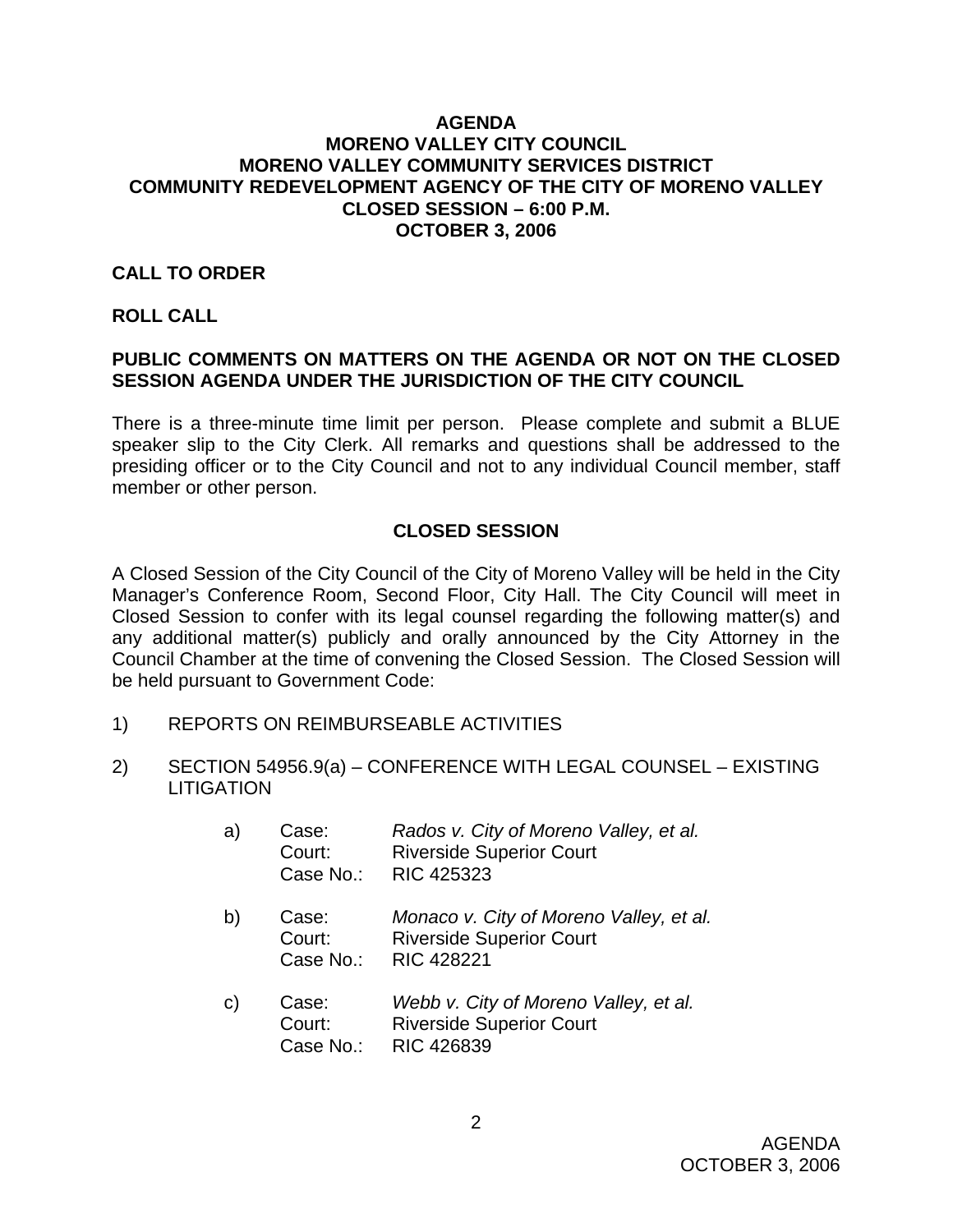- d) Case: *Mireles & Beeler v. City of Moreno Valley*  Court: Riverside Superior Court Case No.: RIC 433878
- e) Case: *Christine Mendez v. City of Moreno Valley, et al.*  Court: Riverside Superior Court Case No.: RIC 445967
- f) Case: *Mary Anne Ramirez v. City of Moreno Valley, et al.*  Court: Riverside Superior Court Case No.: RIC 444070
- g) Case: *Yaro Mendieta v. City of Moreno Valley* Court: Riverside Superior Court Small Claims Division Case No.: RIS 178815
- 3) SECTION 54956.9(b)(1) CONFERENCE WITH LEGAL COUNSEL SIGNIFICANT EXPOSURE TO LITIGATION Number of Cases: 2
- 4) SECTION 54956.9(c) CONFERENCE WITH LEGAL COUNSEL INITIATION OF LITIGATION Number of Cases: 2
- 5) SECTION 54956.8 REAL PROPERTY NEGOTIATIONS

| a) | Property:            | A portion of 13671 Frederick St.                                     |
|----|----------------------|----------------------------------------------------------------------|
|    | City Negotiator:     | George Guayante for Moreno Valley Community                          |
|    |                      | <b>Services District</b>                                             |
|    |                      | Negotiating Parties: Moreno Valley Cultural Arts Foundation & Moreno |
|    |                      | <b>Valley Community Services District</b>                            |
|    |                      | Under Negotiation: Price, terms, conditions of leasehold interest    |
|    |                      |                                                                      |
| b) | Property:            | NWC Alessandro Blvd. and Nason Street                                |
|    | $\sim$ $\sim$ $\sim$ | <b>____________________________</b>                                  |

 Owner: City of Moreno Valley Buyer's Negotiator: Robert Crank, MVUSD City's Negotiator: Rick Hartmann Under Negotiation: Price and terms of utility easement